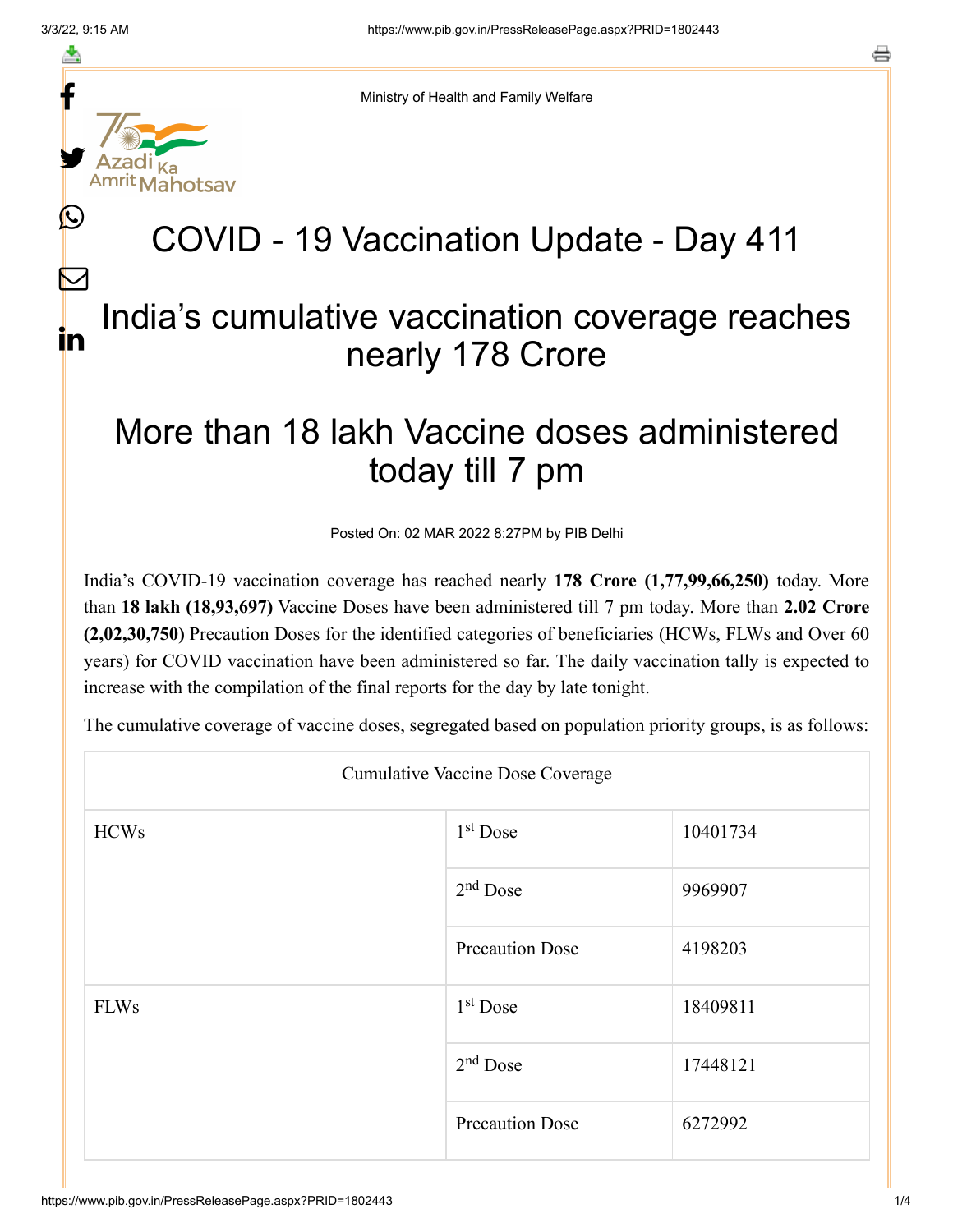| f<br>$\bigcirc$ | Age Group 15-18 years                        | $1st$ Dose             | 55015354   |
|-----------------|----------------------------------------------|------------------------|------------|
|                 |                                              | $2nd$ Dose             | 28673798   |
|                 | Age Group 18-44 years                        | $1st$ Dose             | 552056203  |
|                 |                                              | $2nd$ Dose             | 446000753  |
| R<br>in         | Age Group 45-59 years                        | $1st$ Dose             | 202313103  |
|                 |                                              | $2nd$ Dose             | 180551897  |
|                 | Over 60 years                                | 1 <sup>st</sup> Dose   | 126444892  |
|                 |                                              | $2nd$ Dose             | 112449927  |
|                 |                                              | <b>Precaution Dose</b> | 9759555    |
|                 | Cumulative 1 <sup>st</sup> dose administered |                        | 964641097  |
|                 | Cumulative 2 <sup>nd</sup> dose administered |                        | 795094403  |
|                 | <b>Precaution Dose</b>                       |                        | 20230750   |
|                 | Total                                        |                        | 1779966250 |

Today's achievement in the vaccination exercise, segregated by population priority groups, is as follows:

| Date: $2nd March$ , 2022 (411 <sup>th</sup> Day) |                        |       |  |
|--------------------------------------------------|------------------------|-------|--|
| <b>HCWs</b>                                      | $1st$ Dose             | 75    |  |
|                                                  | $2nd$ Dose             | 1121  |  |
|                                                  | <b>Precaution Dose</b> | 11232 |  |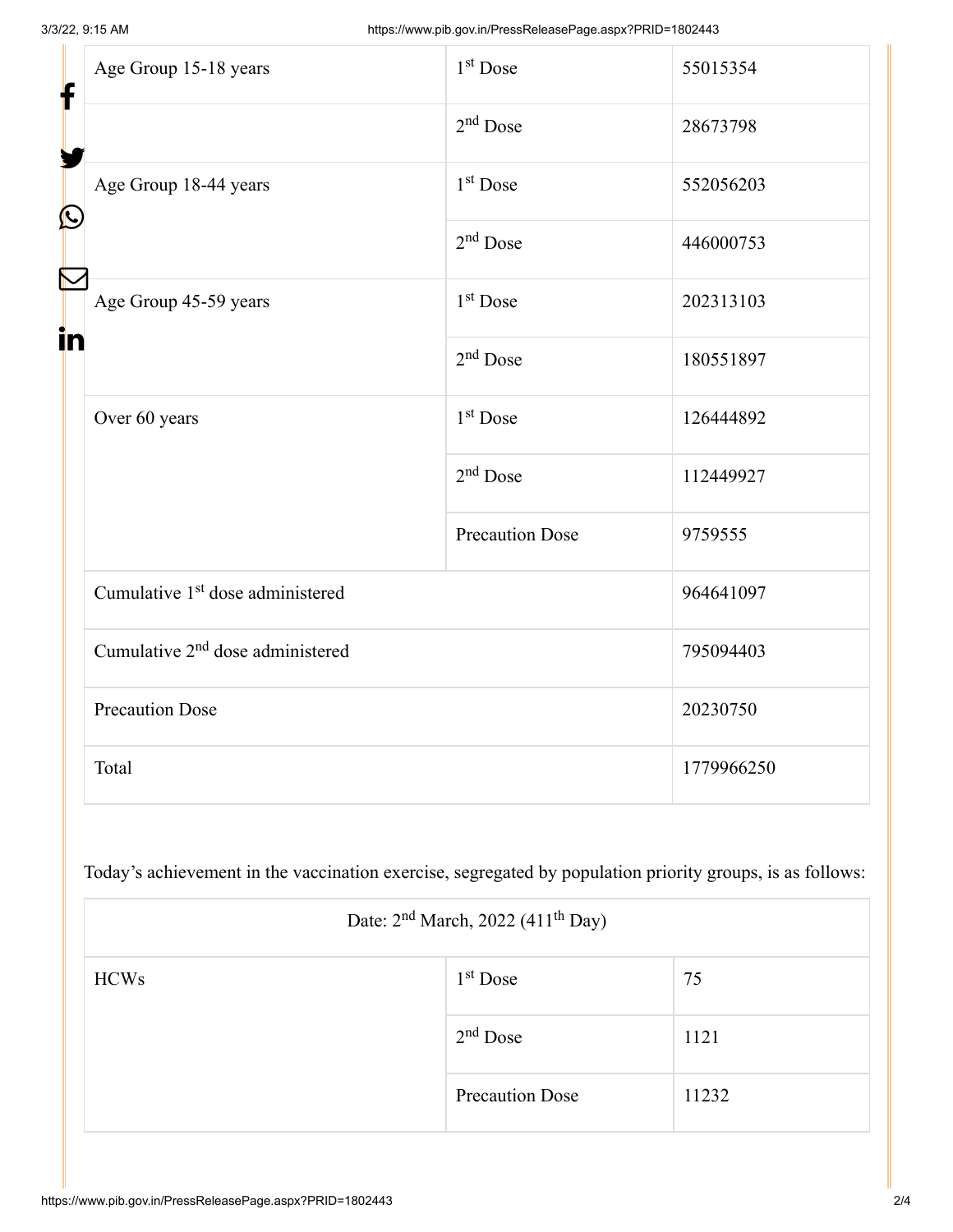| f<br>$\bf \Omega$<br>in | <b>FLWs</b>                                  | 1 <sup>st</sup> Dose | 115     |
|-------------------------|----------------------------------------------|----------------------|---------|
|                         |                                              | $2nd$ Dose           | 2175    |
|                         |                                              | Precaution Dose      | 18291   |
|                         | Age Group 15-18 years                        | $1st$ Dose           | 84185   |
|                         |                                              | $2nd$ Dose           | 474003  |
|                         | Age Group 18-44 years                        | $1st$ Dose           | 118114  |
|                         |                                              | $2nd$ Dose           | 809748  |
|                         | Age Group 45-59 years                        | 1 <sup>st</sup> Dose | 18643   |
|                         |                                              | $2nd$ Dose           | 174917  |
|                         | Over 60 years                                | $1st$ Dose           | 15070   |
|                         |                                              | $2nd$ Dose           | 105627  |
|                         |                                              | Precaution Dose      | 60381   |
|                         | Cumulative 1 <sup>st</sup> dose administered |                      | 236202  |
|                         | Cumulative 2 <sup>nd</sup> dose administered |                      | 1567591 |
|                         | <b>Precaution Dose</b>                       |                      | 89904   |
|                         | Total                                        |                      | 1893697 |

The vaccination exercise as a tool to protect the most vulnerable population groups in the country from COVID-19 continues to be regularly reviewed and monitored at the highest level.

\*\*\*\*